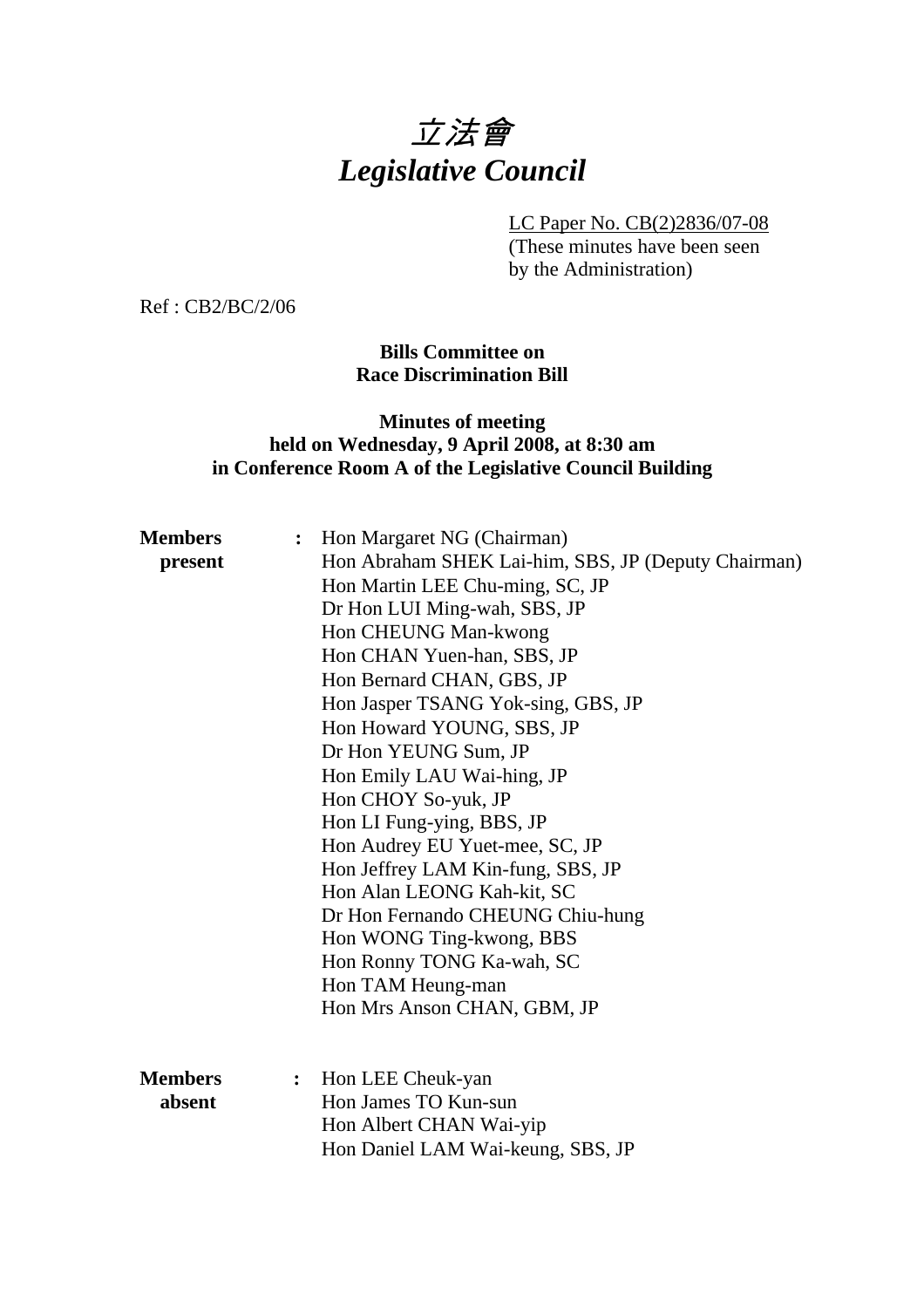| <b>Public Officers</b><br>attending | $\ddot{\cdot}$ | Mr Arthur HO<br>Deputy Secretary for Constitutional and Mainland Affairs (1)                 |
|-------------------------------------|----------------|----------------------------------------------------------------------------------------------|
|                                     |                | Mr Victor NG<br>Principal Assistant Secretary for Constitutional and<br>Mainland Affairs (5) |
|                                     |                | Mr Stanley NG<br><b>Assistant Secretary for Constitutional and Mainland</b><br>Affairs (5)A  |
|                                     |                | <b>Miss Betty CHEUNG</b><br><b>Senior Government Counsel</b>                                 |
|                                     |                | Miss Shandy LIU<br><b>Senior Government Counsel</b>                                          |
| <b>Clerk</b> in<br>attendance       | $\ddot{\cdot}$ | Miss Flora TAI<br>Chief Council Secretary (2)2                                               |
| <b>Staff</b> in<br>attendance       | $\ddot{\cdot}$ | Mr KAU Kin-wah<br>Assistant Legal Adviser 6                                                  |
|                                     |                | Ms Joanne MAK<br>Senior Council Secretary (2)2                                               |
|                                     |                | Ms Anna CHEUNG<br>Legislative Assistant (2)2                                                 |
| I.                                  |                | <b>Meeting with the Administration</b>                                                       |

| LC Paper No. $LS64/07-08$                      | -- Paper entitled "Legal effect of the<br>Administration's proposed<br>amendment to Clause 3 of the Race<br>Discrimination Bill" prepared by<br>the legal adviser to the Bills<br>Committee |
|------------------------------------------------|---------------------------------------------------------------------------------------------------------------------------------------------------------------------------------------------|
| LC Paper No. $CB(3)176/06-07$ -- The Bill      |                                                                                                                                                                                             |
| Appendix III to LC Paper No.<br>CB(2)859/06-07 | -- Marked-up copy of the relevant<br>provisions of ordinances to be<br>amended by the Bill                                                                                                  |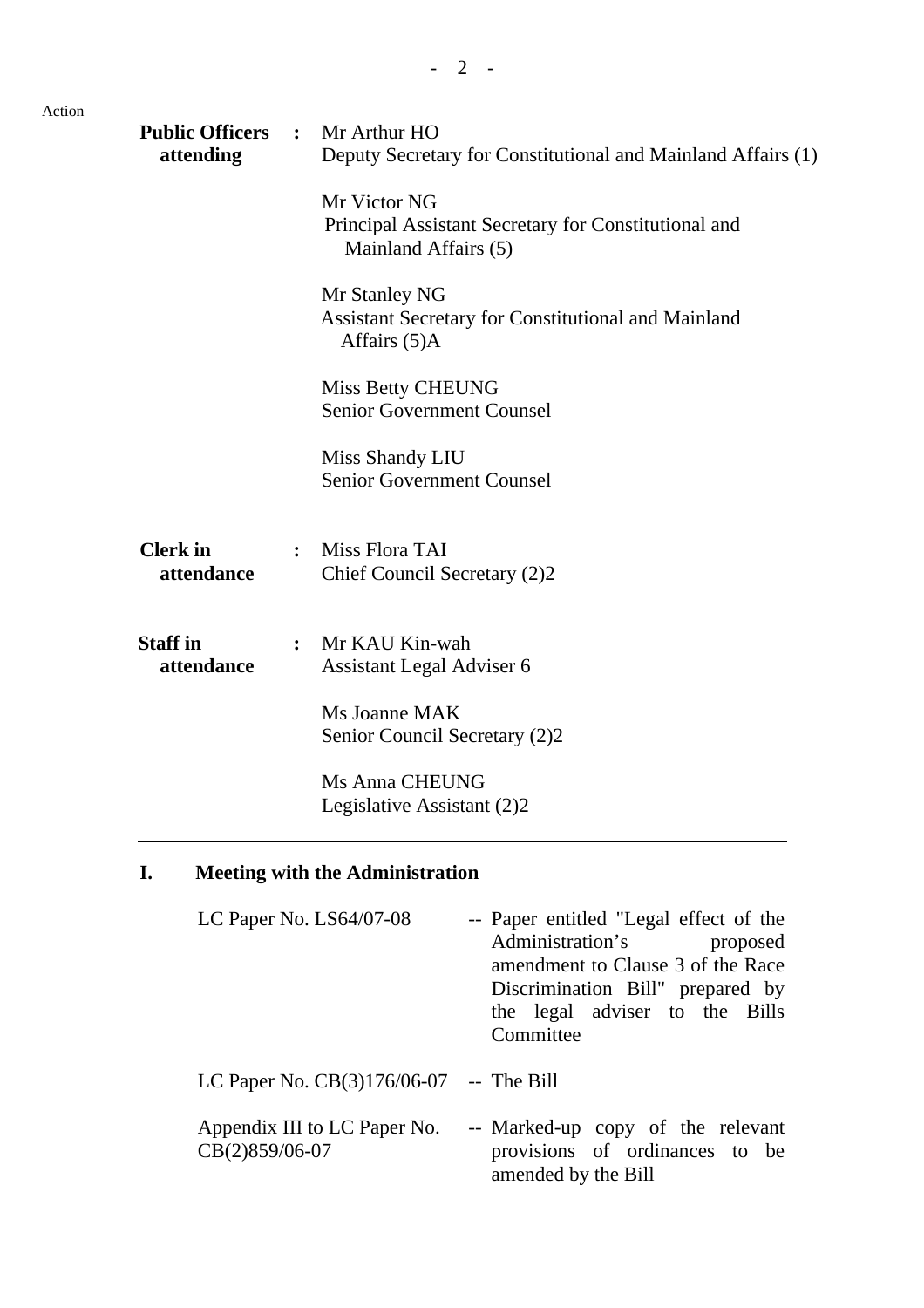| LC Paper No. $LS48/06-07$            |  | -- Table of comparison of<br>the<br>provisions of the<br>Race<br>Discrimination Bill with those of<br>the Race Relations Act 1976 of the<br>United Kingdom                                 |
|--------------------------------------|--|--------------------------------------------------------------------------------------------------------------------------------------------------------------------------------------------|
| LC<br>Paper<br>$CB(2)1030/07-08(01)$ |  | No. -- Summary of views received from<br>deputations/individuals on specific<br>clauses of the Bill (as at 6 February<br>2008) prepared by the Legislative<br><b>Council Secretariat</b>   |
| LC<br>Paper<br>$CB(2)1249/06-07(01)$ |  | No. -- List of questions raised by Hon<br><b>CHOY So-yuk</b>                                                                                                                               |
| LC<br>Paper<br>$CB(2)1259/07-08(01)$ |  | No. -- Table prepared by the Legislative<br>Council Secretariat summarising<br>the views received from deputations<br>on options of draft amendments set<br>out in LC Paper No. LS14/07-08 |

LC Paper No. LS14/07-08 -- Paper entitled "Discussion drafts of Committee Stage amendments for Members' consideration" prepared by the legal adviser to the Bills Committee

#### Clause-by-clause examination of the Bill

The Bills Committee completed scrutiny of Clauses 26 to 31 of the Bill and discussed issues relating to Clauses 36 and 37 (index of proceedings attached at **Annex**).

- Admin 2. The Administration was requested to -
	- (a) review the drafting of Clause 26(2) to clarify the scope of exception;
	- (b) explain why there was a need for the exception provision on arrangements of medium of instruction and whether the effect of the provision was that schools would have no legal obligation to modify their medium of instruction to cater for any special needs of ethnic minority students;
	- (c) explain the scope of coverage of the "services of" and "undertaking by or of" the Government as referred to in Clause  $27(2)(h)$ ;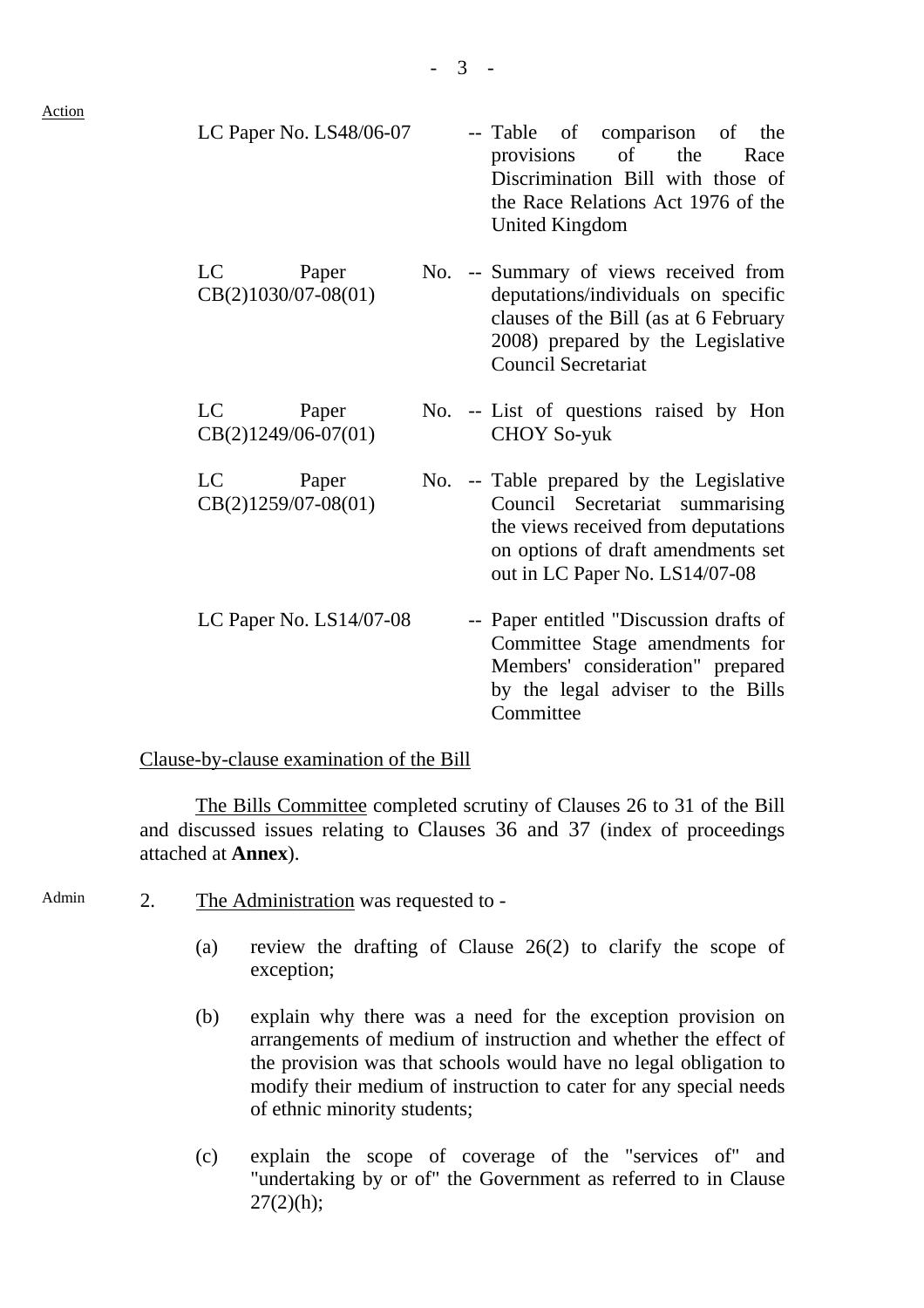- (d) explain the scope of coverage of organizations providing goods, facilities and services (Clause 27), voluntary bodies (Clause 31), clubs (Clauses 36 - 37) and trade unions, etc. (Clause 18);
- (e) explain the meaning of "disregarding any minor exceptions" in Clause 31(1)(a);
- (f) explain the need for the exception provisions in Clauses 18(5) (trade unions etc), 31 (voluntary bodies) and 37 (clubs) despite the existence of Clause 4; and
- (g) consider the suggestion of deleting Clauses 31 and 37.

#### Date of next meeting

3. Members noted that the next meeting would be held on Wednesday, 16 April 2008, at 8:30 am.

4. There being no other business, the meeting ended at 10:30 am.

Council Business Division 2 Legislative Council Secretariat 30 September 2008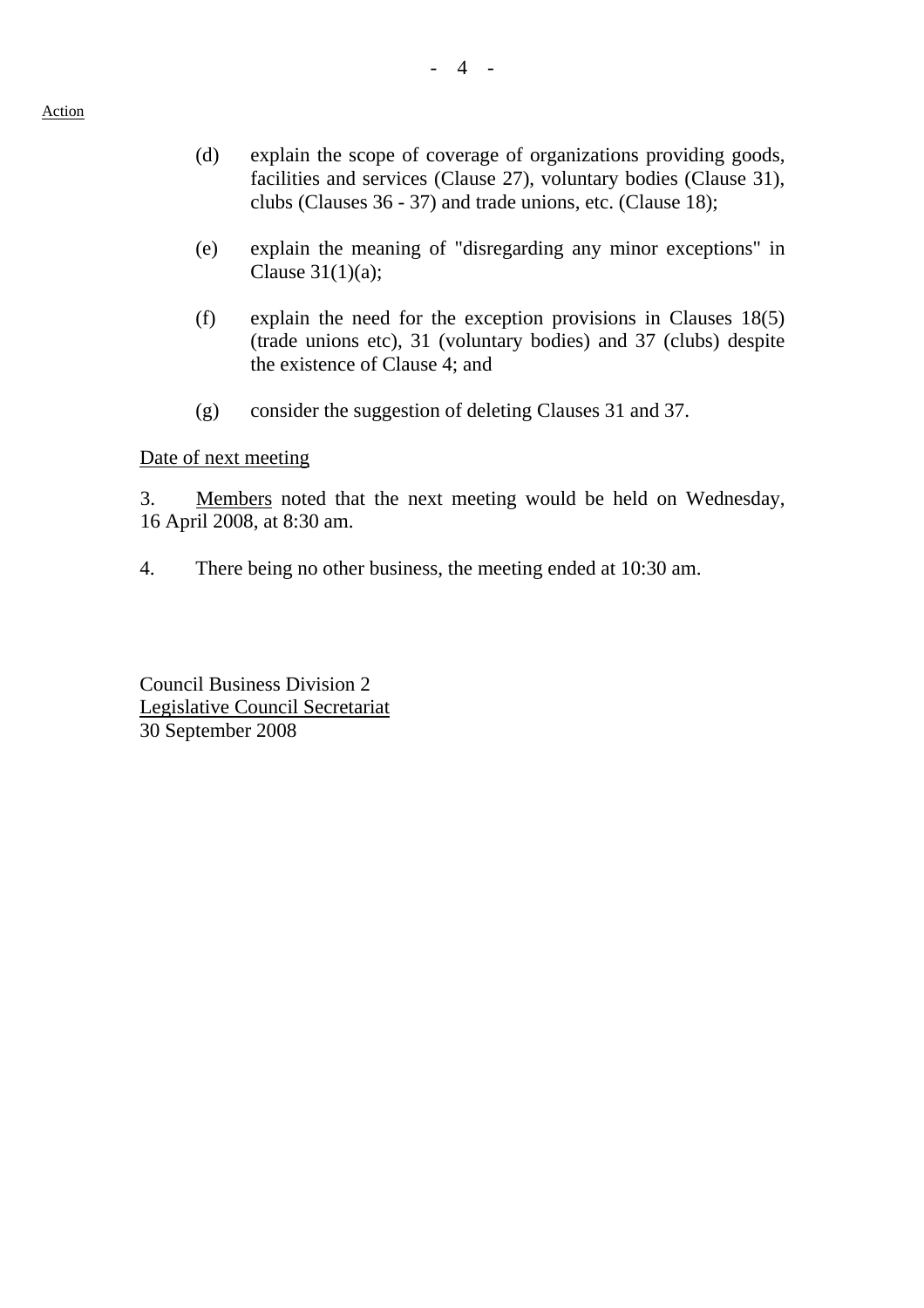#### **Annex**

## **Proceedings of the meeting of Bills Committee on Race Discrimination Bill on Wednesday, 9 April 2008, at 8:30 am in Conference Room A of the Legislative Council Building**

| Time marker     | <b>Speaker</b>                                                                                                     | <b>Subject</b>                                                                                                                                                                                                                                           | <b>Action required</b>                                                                                                                                                                                                                 |
|-----------------|--------------------------------------------------------------------------------------------------------------------|----------------------------------------------------------------------------------------------------------------------------------------------------------------------------------------------------------------------------------------------------------|----------------------------------------------------------------------------------------------------------------------------------------------------------------------------------------------------------------------------------------|
| 000000 - 001845 | Chairman<br>Admin<br>ALA6<br>Ms Emily LAU                                                                          | Clause-by-clause examination of Admin to review<br>the Bill<br>Clause 26<br>Ambiguity of the scope of exception<br>under Clause $26(2)$ and implications<br>of the exemption to arrangements<br>made by schools in relation to<br>medium of instruction. | drafting<br>оf<br>Clause $26(2)$ and<br>explain<br>the<br>relevant<br>policy<br>issue<br>and<br><i>implications</i><br>of<br>the exception<br>(para.<br>$2(a)-(b)$<br>of minutes)                                                      |
| 001846 - 002619 | Admin<br>Chairman<br>ALA6<br>Mr CHEUNG Man-kwong                                                                   | Clause 27<br>of<br>Concerns<br>about<br>the<br>scope<br>coverage of Clause $27(2)(h)$ .                                                                                                                                                                  | Admin to explain<br>the<br>scope<br>of<br>coverage of the<br>"services of" and<br>"undertaking by<br>of''<br>the<br><b>or</b><br>Government<br><b>as</b><br>referred to<br>in<br>Clause $27(2)(h)$<br>2(c)<br>(para.<br>of<br>minutes) |
| 002620 - 003013 | Admin<br>Chairman<br>ALA6                                                                                          | Clauses 28, 29 and 30                                                                                                                                                                                                                                    |                                                                                                                                                                                                                                        |
| 003014 - 003110 | Chairman<br>ALA6<br>Admin                                                                                          | Clause 31                                                                                                                                                                                                                                                |                                                                                                                                                                                                                                        |
| 003111 - 003806 | Miss CHAN Yuen-han<br>Admin<br>Chairman                                                                            | Clause $30(1)(c)$                                                                                                                                                                                                                                        |                                                                                                                                                                                                                                        |
| 003807 - 011350 | Chairman<br>Ms Emily LAU<br>Admin<br>Mr Martin LEE<br>Miss CHOY So-yuk<br>Mr WONG Ting-kwong<br>Miss CHAN Yuen-han | Clauses 31, 36, 37 and 18<br>Queries and concerns about<br>-<br>the need for the exception<br>provisions for voluntary bodies;<br>the meaning of "disregarding any<br>$\qquad \qquad \blacksquare$<br>minor exceptions" in Clause<br>31(1)(a);           | <b>Admin</b><br>to<br>provide a paper<br>address<br>to<br>various concerns<br>raised<br>by<br>members<br>regarding<br>Clauses 18, 31,<br>36 and 37<br>(para. $2(d)-(g)$ of<br>minutes)                                                 |